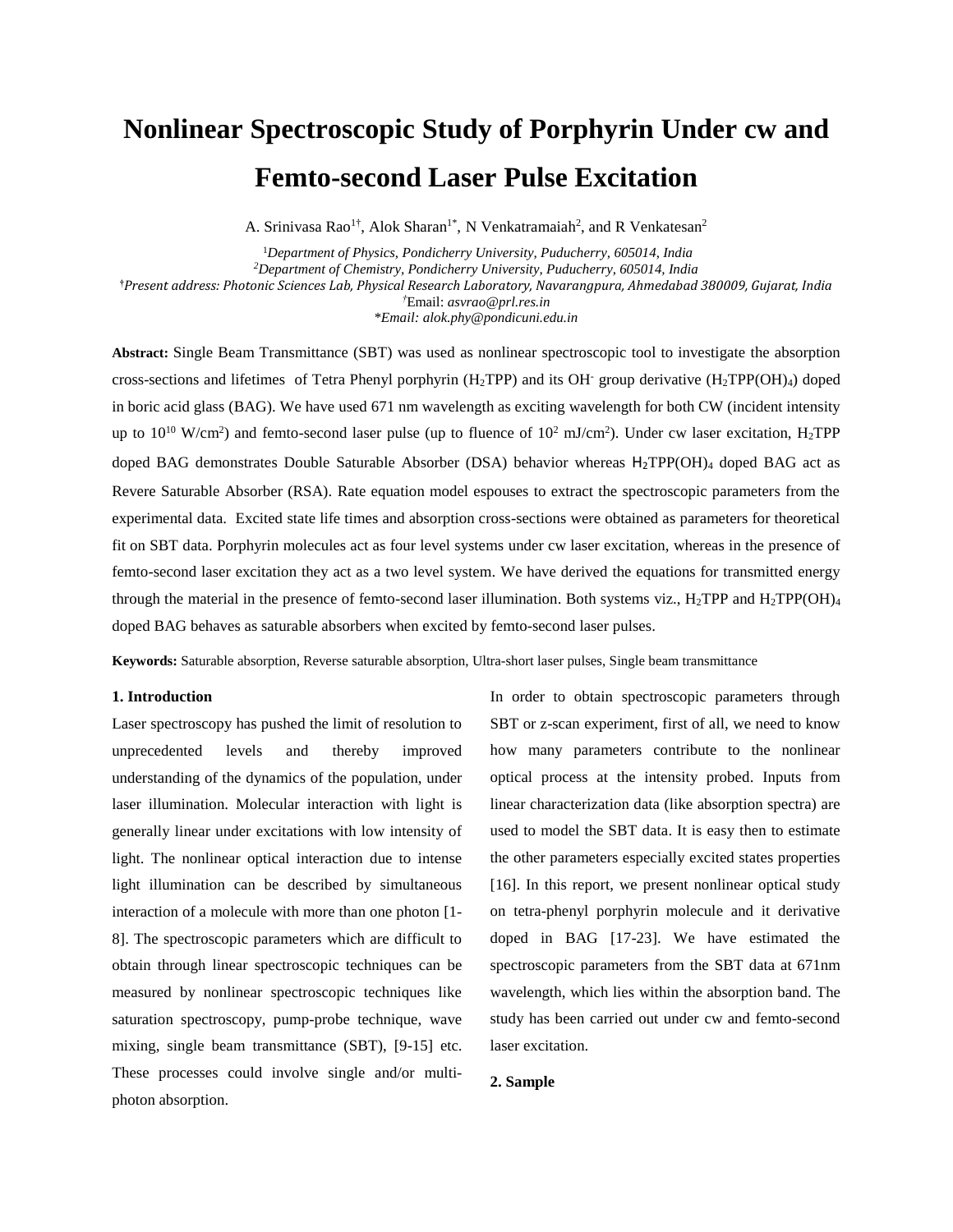Porphyrin and its derivative such as 5, 10, 15, 20-*meso*tetrakis phenyl porphyrin  $(H_2TPP)$  and 5, 10, 15, 20*meso*-tetrakis (4-hydroxyphenyl) porphyrin  $(H_2TPP(OH)_4)$  powders of appropriate concentration were mixed thoroughly with boric acid powder and heated in a crucible to 150°C. Melt formed was transferred on the pre-heated glass slides and then sandwiched between glass slides and rapidly quenched [24, 25]. For comparative study, we have used same concentration  $4\times10^{-5}$  M for both H<sub>2</sub>TPP and  $H_2TPP(OH)_4$  in boric acid. The concentration is carefully chosen so that the UV-Vis absorption spectra do not show any effect of agglomerations of dyes [25]. We have used BAG as a host dielectric matrix because of high bond strength, low cation strength and smaller heat required for fusion. Trapping of these organic dyes in the rigid glassy network increased the life-time of excited states as compared with their liquid form [26]. The nonlinear optical properties of the molecules hosted in such a rigid environment are probed by cw as well as femto-second laser pulses. Energy level diagram of porphyrin molecules are better appreciated in the Jablonski diagram, where the singlet and triplet manifolds are shown slightly displaced, since the radiative transition among the manifolds is spinforbidden [27]. The allowed transitions from  $S_i \rightarrow S_i$  $(j=i+1)$  and  $T_j \rightarrow T_i$   $(j=i+1)$  gives the fluoresence emission and forbidden transitions from  $T_i \rightarrow S_i$  ( $j=i+1$ ) gives the phosphorescence emission.

# **3. CW laser excitation**

#### **3.1. Model**

We consider a four level energy system viz  $S_0$ ,  $S_1$ ,  $T_1$ and  $T_2$ . The reason is that as soon as molecule in  $S_0$  is excited to  $S_1$  state, non-radiative processes and intersystem crossing would aid in transfer of population from  $S_1$  to  $T_1$ . There is no radiative transfer between  $S_1$ and  $T_1$ . For cw illumination this model, helps to describe the optical nonlinearity in the transmission whereas higher level singlet states are considered in the nonlinear absorption under ultra-short pulse illumination.

As shown in the figure 1, under CW laser excitation the population transfer from singlet  $(S_1)$  to triplet  $(T_1)$  by inter-system crossing and non-radiative decay  $(\tau_{21})$ . The long phosphorescence life-time, allows the material to saturate at lower intensity. Our experimental results imply that both  $H_2TPP$  and  $H_2TPP(OH)_4$  doped BAG act as the four level systems (2 singlet & 2 triplet). Depending upon the ratio of the ground to excited state absorption cross-section this kind of four level systems shows either saturable or reverse saturable absorption [10, 12, 28 & 29]. In case of saturable absorption M D Rayo et al. has observed DSA in polymer films containing bacteriorhodopsin [30]. To explain our results, we have considered the four level model [16] with notations as depicted in figure 1. The population dynamics in the system can be understood through the rate equation formalism. The number density of molecules in each state "*i*" is considered to be *Ni*. The total number density of molecules is given as  $N=\sum N_i$ and the fractional number density of each state is denoted as  $n_i = N_i/N$ , with  $\Sigma n_i = 1$ . The pumping rate from  $i$ <sup>th</sup> to *j*<sup>th</sup> level is  $W_{ij} = (I/hv)\sigma_{ij}$  and the decay time from *j*<sup>th</sup> to  $i^{\text{th}}$  level is  $\tau_{ji}$ .



Figure 1 Energy levels of dye molecule in the presence of continuous wave illumination.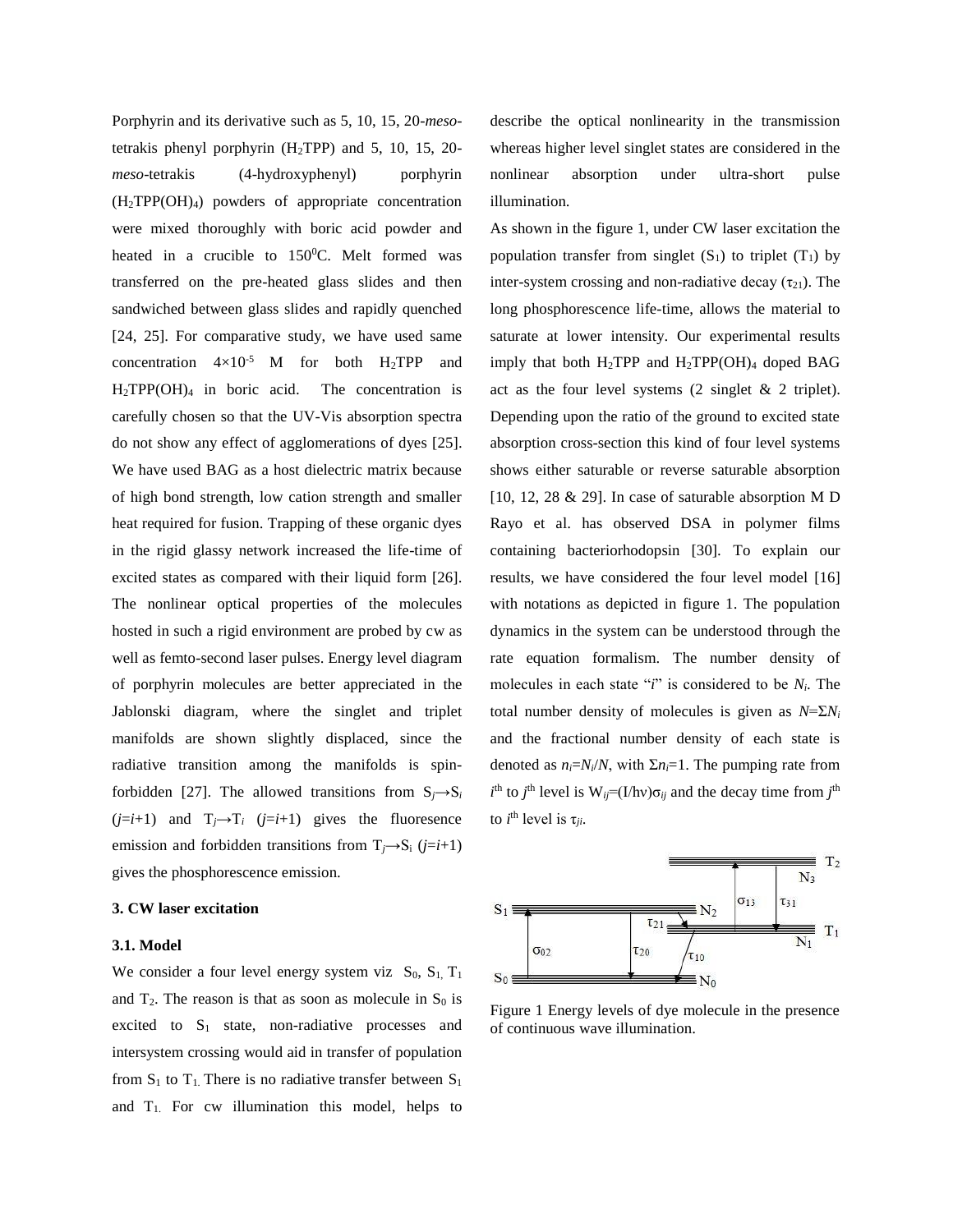$$
\frac{dn_0}{dt} = -W_{02}(n_0 - n_2) + \frac{n_1}{\tau_{10}} + \frac{n_2}{\tau_{20}}\tag{1a}
$$

$$
\frac{dn_1}{dt} = -W_{13}(n_1 - n_3) - \frac{n_1}{\tau_{10}} + \frac{n_2}{\tau_{21}} + \frac{n_3}{\tau_{31}}
$$
(1b)

$$
\frac{dn_2}{dt} = W_{02}(n_0 - n_2) - \frac{n_2}{\tau_{20}} - \frac{n_2}{\tau_{21}}
$$
 (1c)

$$
\frac{dn_3}{dt} = W_{13}(n_1 - n_3) - \frac{n_3}{\tau_{31}}
$$
 (1d)

The transmittance of the material is given by  $T = e^{-\alpha L}$ , where  $\alpha = N\Delta n_{02}\sigma_{02} + N\Delta n_{13}\sigma_{13}$ ;  $\Delta n_{02} = n_0 - n_2$  and  $\Delta n_{13} = n_1$  $n_3$ . The population in each level is obtained by solving rate equations under steady state condition. The media demonstrates saturation at two different values of intensity. This results in two "plateau" like function in the transmission curve at intensity corresponding to the values given by  $I_{S01} = h\nu/\tau_{10}\sigma_{02}$  and  $I_{S13} = h\nu/\tau_{31}\sigma_{13}$ .

## **3.2. Experimental setup**

Experimental setup used for SBT is shown in Figure 2. Laser source used is a cw diode laser (SDL-671-120T) emitting at  $671$ nm wavelength with  $TEM_{00}$  mode. To prevent the thermal effects affecting the nonlinear transmittance, we used optical chopper at 1 kHz chopping frequency. Two lens combinations are used to increase the intensity at sample position; where the first lens expands the beam to fill the second lens which then tight focuses the beam and thereby helps in achieving larger intensity. Sample was kept 5 mm away from the focus to avoid the laser induced damage. Neutral density filters are used as intensity attenuators to vary the incident intensity on the sample. The translation stage was fixed in such a way that data can be taken with and without sample by moving the sample perpendicular to beam propagation. Newport 918UV-OD3R photo diode with 842-PE optical power energy meter was used for optical measurements. First iris A<sup>1</sup> is used to avoid the instability in the diode laser by blocking reflections into it and second iris  $A_2$  is used to prevent the back reflections in the nonlinear medium. Data were collected with integration time of four

seconds. The fluctuations in the incident light are monitored with the reference diode  $(PD_2)$ . The sample was found to have threshold damage intensity around  $7.6 \times 10^6$  W/cm<sup>2</sup>. figures 3 and 5 are plots of experimental results for  $H_2TPP$  and  $H_2TPP(OH)_4$  doped in BAG. These data were fitted with solutions of rate equations given in the equation 1 [16]. All the parameters used and obtained are presented in table 1. Populations for H2TPP and H2TPP(OH)<sup>4</sup> doped BAG obtained by our theoretical model are shown in figures 4 and 6. We used the life-times and absorption crosssections obtained from the theoretical fittings of experimental data presented in the figures 3 and 5 to study population distribution of H2TPP and H2TPP(OH)4 doped BAG (figures 4 and 6).



Figure 2 Experimental set up of SBT: LS  $\rightarrow$  Laser source, OP  $\rightarrow$  Optical chopper, F  $\rightarrow$  Neutral density filters,  $M_i \rightarrow$  Mirror, ,  $L_i \rightarrow$  Lens, S  $\rightarrow$  Sample, PD  $\rightarrow$ Photo diode,  $A_i \rightarrow Iris$ .

SBT profile of  $H_2$ TPP (figure 3) doped in BAG shows saturable absorber behavior. This is due to large ground state absorption cross-section as compare with excited state absorption cross-section ( $\sigma_{02} > \sigma_{13}$ ). Therefore second saturation occurs at higher intensity where complete bleaching occurs. Hence we say that it demonstartes saturable behavior twice and we term it as Double Saturation Absorrption (DSA).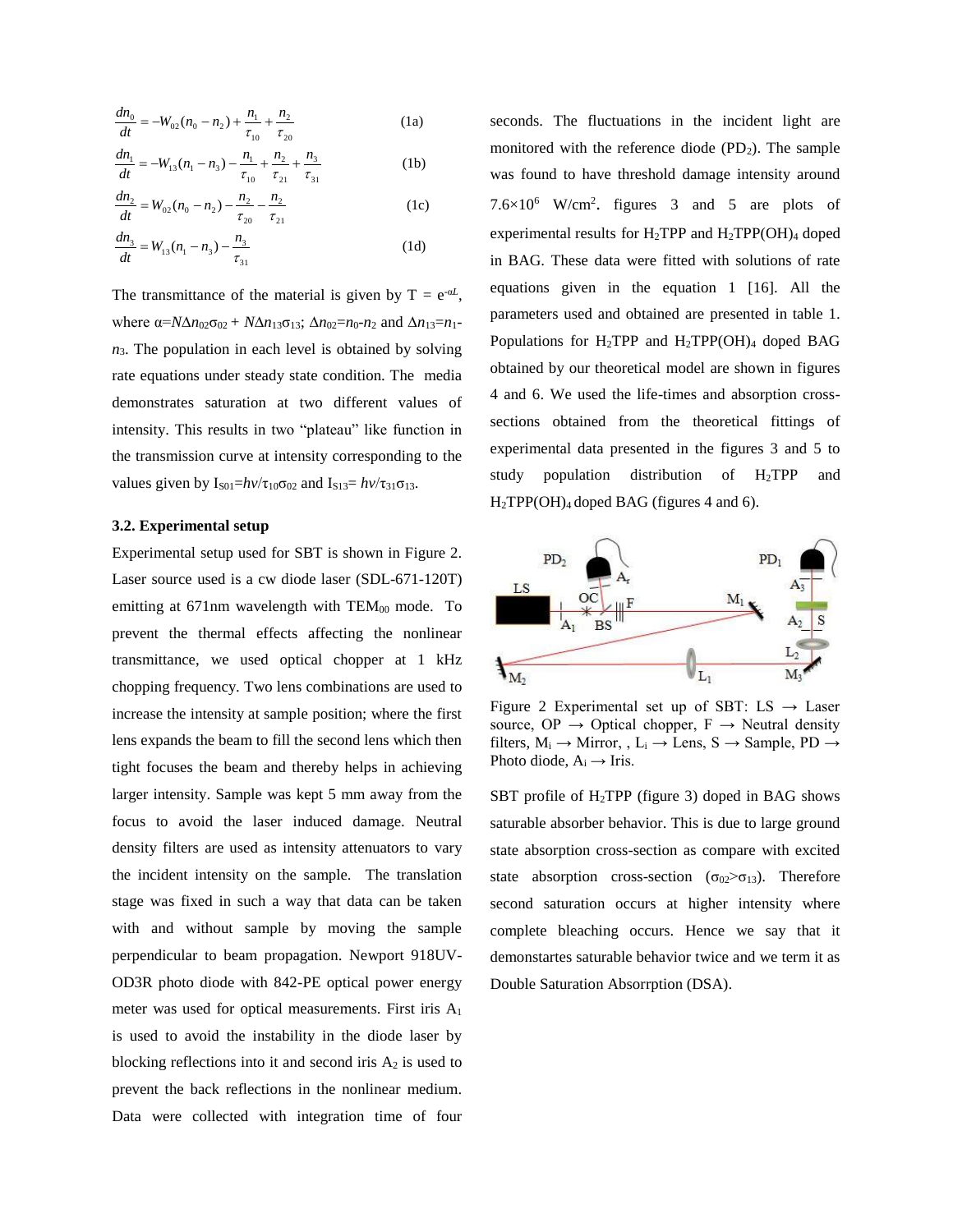

Figure 3 SBT profile of  $H_2$ TPP (4×10<sup>-5</sup> M) doped BAG where the circular experimental data is fitted with the theoretical curve.

In the transmittance profile (figure 4), we have plotted the fractional populations of different energy levels. Saturable absorption,  $SA<sub>1</sub>$  is formed due to trapping of molecules in the  $T_1$  state  $(n_1)$  with depleted  $S_0$  and  $S_1$ ( $n_0 \approx 0$ ,  $n_2 \approx 0$ ) as  $\tau_{20} > \tau_{21}$  and large  $\tau_{10}$ . As a result, the transmittance is constant in the  $SA<sub>1</sub>$  region. The  $SA<sub>2</sub>$ region is formed due to an equal number of molecules being shared by the  $T_1$  and  $T_2$  ( $n_1=n_3$ ) levels. With  $n_0$ and  $n_2$  population  $\approx 0$ , it achieves complete beaching leading to saturation of absorption *viz.*, SA<sub>2</sub> region in the transmittance curve. Due to the availability of only low power cw laser with us, we were unable to reach the second saturation region. The transmittance profile for such system can be written as LA  $(S_0) \rightarrow SA_1(T_1)$  $\rightarrow$  SA<sub>2</sub> (T<sub>1</sub>, T<sub>2</sub>).



Figure 4. The population distribution of the porphyrin molecules among the energy levels in the transmittance profile of H<sub>2</sub>TPP  $(4\times10^{-5} M)$  doped BAG.

In the presence of OH- group, the ground and excited states absorption cross-sections of porphyrin molecule are found to be larger as compared to free base

porphyrin molecule. This increase is larger for the excited state absorption cross-section as compared with its ground state absorption cross-section. i.e., Presence of OH<sup>-</sup> group has led to alter the condition from  $\sigma_{02} > \sigma_{13}$ to  $\sigma_{02} < \sigma_{13}$ . As a result, we observe the reverse saturable absorber (RSA) behavior in the  $H_2TPP(OH)_4$  molecule doped in BAG [figure 5].



Figure 5 SBT of H<sub>2</sub>TPP(OH)<sub>4</sub> ( $4\times10^{-5}$  M) doped BAG where the circular experimental data is fitted with the theoretical curve.

In RSA region, molecules get trapped in the  $T_1$  state  $(n_1)$  with depleted S<sub>0</sub> and S<sub>2</sub> ( $n_0 \approx 0$ ,  $n_2 \approx 0$ ) levels (figure 6). Under conditions  $\sigma_{02} < \sigma_{13}$  and  $\tau_{20} > \tau_{31}$  the absorption increases between  $T_1$  and  $T_2$  transitions. As a result, more energy is absorbed and it leads to RSA. As the incident intensity is further increased the system finally achieves saturation, when the population between the two triplet levels are equal leading to complete bleaching. The transmittance profile for this case is LA  $(S_0) \rightarrow$  RSA  $(T_1, T_2) \rightarrow$  SA  $(T_1, T_2)$ .



Figure 6 The population distribution of the porphyrin molecules in the transmittance profile of  $H_2TPP(OH)_4$  $(4\times10^{-5}$  M) doped BAG.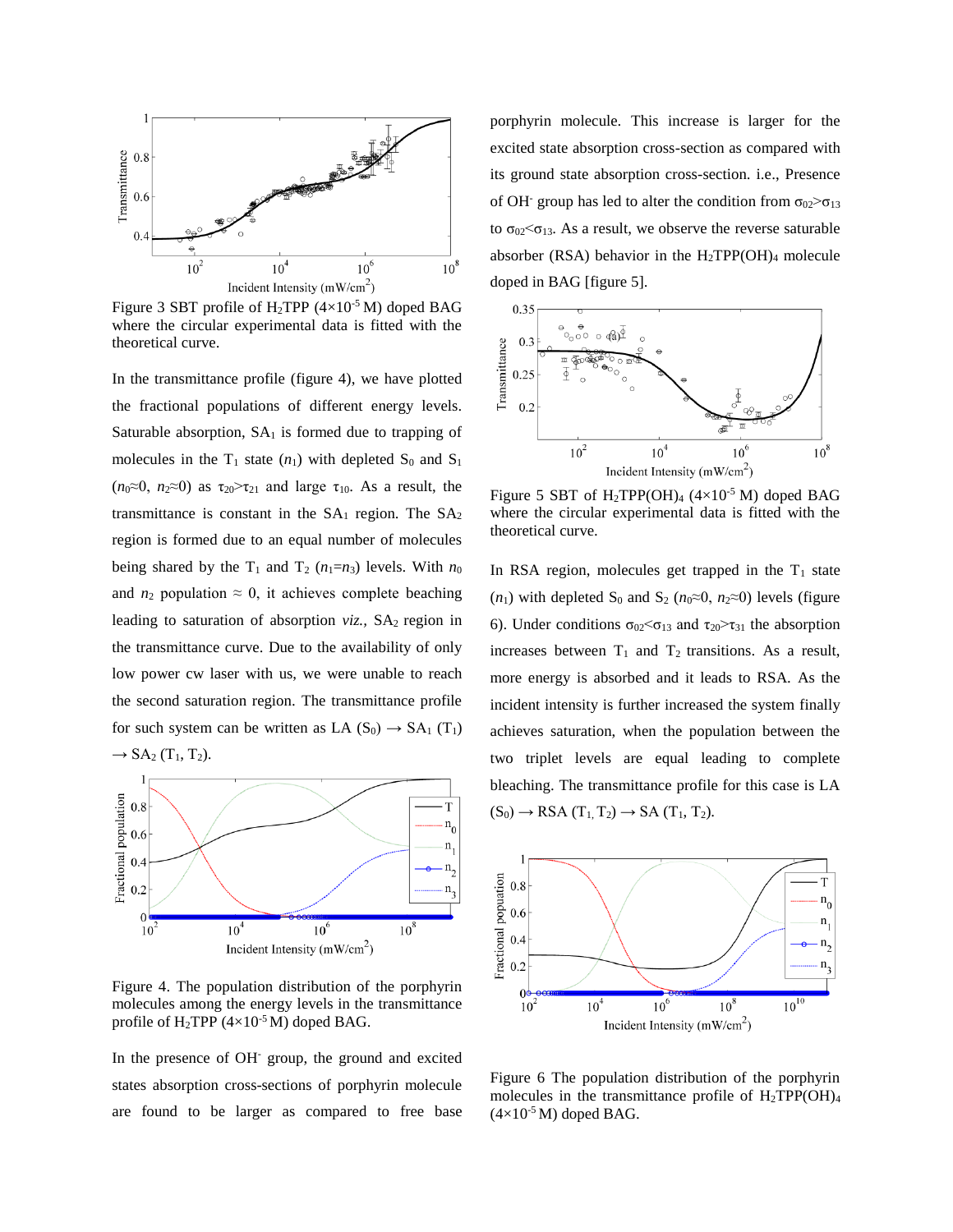The comparative results of H<sub>2</sub>TPP and H<sub>2</sub>TPP(OH)<sub>4</sub> doped BAG has been tabulated in table1. We have estimated the thickness of the films by DFWM experiment by monitoring the first minima. We have obtained the values of fluorescence life-time  $(\tau_{20})$ experimentally, as both time  $\tau_{20}$  and  $\tau_{21}$  cannot be simultaneously estimated by fitting alone. Fluorescence life-time  $(\tau_{20})$  was measured by SpexFluoroLog-3 spectrometer (Jobin-Yvon Inc.) equipped with a Hamamatsu R928 photomultiplier tube and double excitation and emission mono-chromator with wavelength resolution of  $\pm 1$  nm. The large values of  $\tau_{10}$  and  $\tau_{31}$  of H<sub>2</sub>TPP with respect to H<sub>2</sub>TPP(OH)<sub>4</sub> doped BAG makes it to saturate at lower intensities.

Table 1: Spectroscopic data of  $H_2$ TPP and  $H_2$ TPP(OH)<sub>4</sub> doped in BAG: Molar concentration (γ), Sample thickness (L), Phosphorescence life time  $(\tau_{10})$ , Fluorescence life time ( $\tau_{20}$ ), Fluorescence life time ( $\tau_{31}$ ), Inter-system decay life time  $(\tau_{21})$ , Ground state absorption cross-section  $(\sigma_{02})$ , Excited state absorption cross-section ( $\sigma_{13}$ ), First saturation intensity (I<sub>S01</sub>), Second saturation intensity  $(I<sub>S13</sub>)$ .

| Physical         | $H_2$ TPP doped                      | $H_2TPP(OH)_4$                      |
|------------------|--------------------------------------|-------------------------------------|
| Parameters       | <b>BAG</b>                           | doped BAG                           |
| γ                | $4\times10^{-5}$ M                   | $4\times10^{-5}$ M                  |
| $\alpha_0$ L     | 0.6                                  | 1.6                                 |
| L                | 88±4 µm                              | $67\pm5 \text{ }\mu\text{m}$        |
| $\tau_{10}$      | $5.1\times10^{-4}$ s                 | $1.5\times10^{-5}$ s                |
| $\tau_{20}$      | $2.05\times10^{-9}$ s                | $1\times10^{-9}$ s                  |
| $\tau_{31}$      | $3\times10^{-7}$ s                   | $1\times10^{-9}$ s                  |
| $\tau_{21}$      | $1.1 \times 10^{-11}$ s              | $1\times10^{-11}$ s                 |
| $\sigma_{02}$    | $4 \times 10^{-18}$ cm <sup>2</sup>  | $5.2\times10^{-18}$ cm <sup>2</sup> |
| $\sigma_{13}$    | $1.7\times10^{-19}$ cm <sup>2</sup>  | $7.2\times10^{-17}$ cm <sup>2</sup> |
| I <sub>SO1</sub> | $1.48\times10^{2}$ W/cm <sup>2</sup> | $3.8\times10^3$ W/cm <sup>2</sup>   |
| $I_{S13}$        | $5.8\times10^6$ W/cm <sup>2</sup>    | $4.11\times10^8$ W/cm <sup>2</sup>  |
|                  |                                      |                                     |

### **4. Femto-second laser excitation**

#### **4.1. Model**

We have estimated, the singlet to triplet decay time (**τ21)** to about 10 pico-seconds, which is larger than the incident femto-second pulse width of 130fs. Since the excitation pulse is greater in magnitude as compared to the decay time we don't expect the contribution from the triplet states. The phosphorescence life-time from  $T_1$  to  $S_1$  is less than the 1milli-second which is smaller than the pulse repetition time. Thus there will not be any contribution from the triplet level population and only two singlet levels will participate in the nonlinear absorption/ transmission process. In the presence of 130 femto-second laser pulses excitation at 671nm wavelength with 1 kHz repetition rate, both  $H_2$ TPP and H2TPP(OH)<sup>4</sup> doped BAG act as two level systems (figure 7).



Figure 7 Energy levels of dye molecule in femtosecond laser illumination.

Laser pulses with their pulse-width smaller than the excited state life-time produce a time dependent population during the absorption process [31]. The population is now a function of absorption crosssection, life-time as well as pulse-width. The excited states life-times due to spontaneous emission are found to be in the time-scale ranging from nano- to picoseconds. Thus under femto-second laser pulse excitation, the population dynamics become independent of lifetime. The incident intensity of the light from such a source is given by equation 2.

$$
I(r,t) = I_p \exp(-2r^2/\omega^2) \exp(-4\ln 2t^2/\tau_{FWHM}^2)
$$
 (2)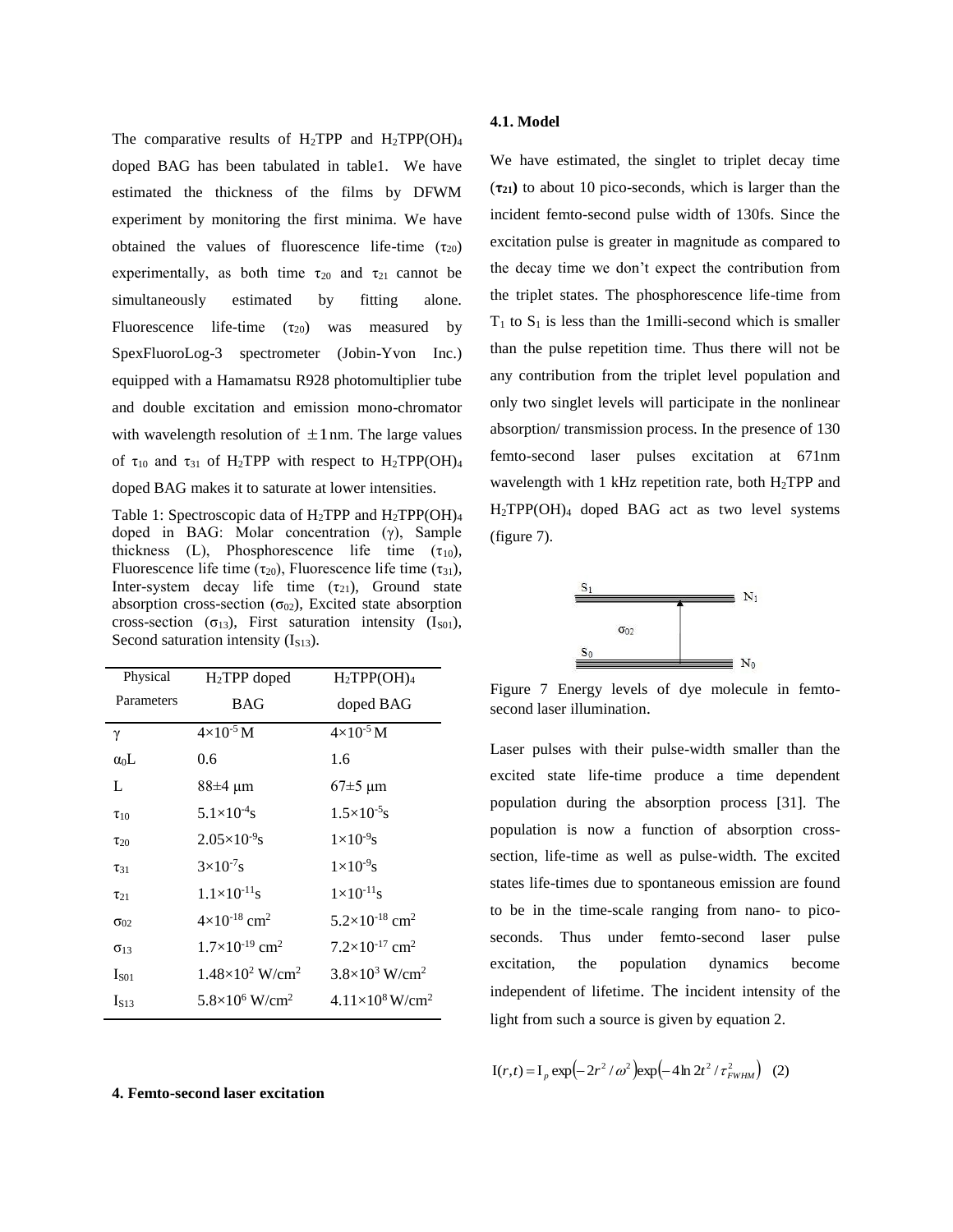where,  $I_p$  is peak intensity,  $\omega$  is the spot size and  $\tau_{FWHM}$ is the full width at half maximum of laser pulse. Populations decay from excited states are not considered as the excitation are much faster than the decay processes in formulating the rate equations 3.

$$
n_0 + n_2 = 1 \tag{3a}
$$

$$
\frac{dn_0}{dt} = -\frac{\sigma_{02}I(t)}{hv}(n_0 - n_2)
$$
 (3b)

$$
\frac{dn_2}{dt} = \frac{\sigma_{02}I(t)}{hv}(n_0 - n_2)
$$
 (3c)

The fractional population in the ground and excited states are obtained by integrating over pulse-widths

$$
n_0 = \frac{1}{2} \left[ 1 + \exp\left( -2F_s^{-1} \int_{-\infty}^{+\infty} I(t) dt \right) \right]
$$
 (4a)  

$$
n_2 = \frac{1}{2} \left[ 1 - \exp\left( -2F_s^{-1} \int_{-\infty}^{+\infty} I(t) dt \right) \right]
$$
 (4b)

Here,  $F_S=hv/\sigma_{01}$  is the saturation fluence. The absorption coefficient in terms of absorption crosssection is  $\alpha = N(n_0 - n_2)\sigma_{02}$ . The incident pulse energy on the sample is given by

$$
E(0) = I_p(0) \frac{\pi \omega^2}{2} \sqrt{\frac{\pi}{4 \ln 2}} \tau_{FWHM}
$$
 (5)

Transmitted energy from the sample is

$$
E(L) = I_p(0)\frac{\pi\omega^2}{2}\sqrt{\frac{\pi}{4\ln 2}}\tau_{FWHM} \exp(-\alpha_1 L)
$$
 (6)

The overlapping of excitation mode and absorption mode is shown in the Figure 8. While  $H_2TPP$  doped BAG absorption peak is to the left side of the excitation pulse peak, the peak of the absorption profile of  $H_2TPP(OH)_4$  doped BAG is to its right side due to the presence of (OH)- group. In both cases, excitation pulse are well within the absorption band



Figure 8 Central wavelength of laser pulses chosen so as to have a maximum overlap of excitation pulse profile with that of absorption profile of: (a)  $H_2 TPP$  $(4x10^{-5}M)$  doped BAG and (b) H<sub>2</sub>TPP(OH)<sub>4</sub>  $(4x10^{-5}M)$ doped BAG.

Experimental setup used for SBT under femto-second laser excitation is shown in Figure 9. We allowed only pulses centered around 671nm from the OPA TOPAS to be incident on the sample and the rest were blocked using laser filters. To increase the range of incident intensities for SBT, we have used lens. Neutral density filters are used as intensity attenuators to vary the illumination intensity at the sample. We took care to avoid spurious reflections from the optical elements by inserting irises at appropriate position thereby improving signal to noise ratio. The fluctuation in incident intensity is monitored by reference diode  $(PD<sub>2</sub>)$ .



Figure 9 Experimental setup of SBT:  $LS \rightarrow Laser$ source,  $WF \rightarrow Wavelength$  filters,  $F \rightarrow Neutrial$  density filters,  $M_i \rightarrow$  Mirror, ,  $L_i \rightarrow$  Lens,  $S \rightarrow$  Sample,  $PD_i \rightarrow$ Photo diode,  $A_i \rightarrow Iris$ .

Figure 10 is a plot of SBT transmittance curve of  $H_2$ TPP (4x10<sup>-5</sup>M) doped BAG and corresponding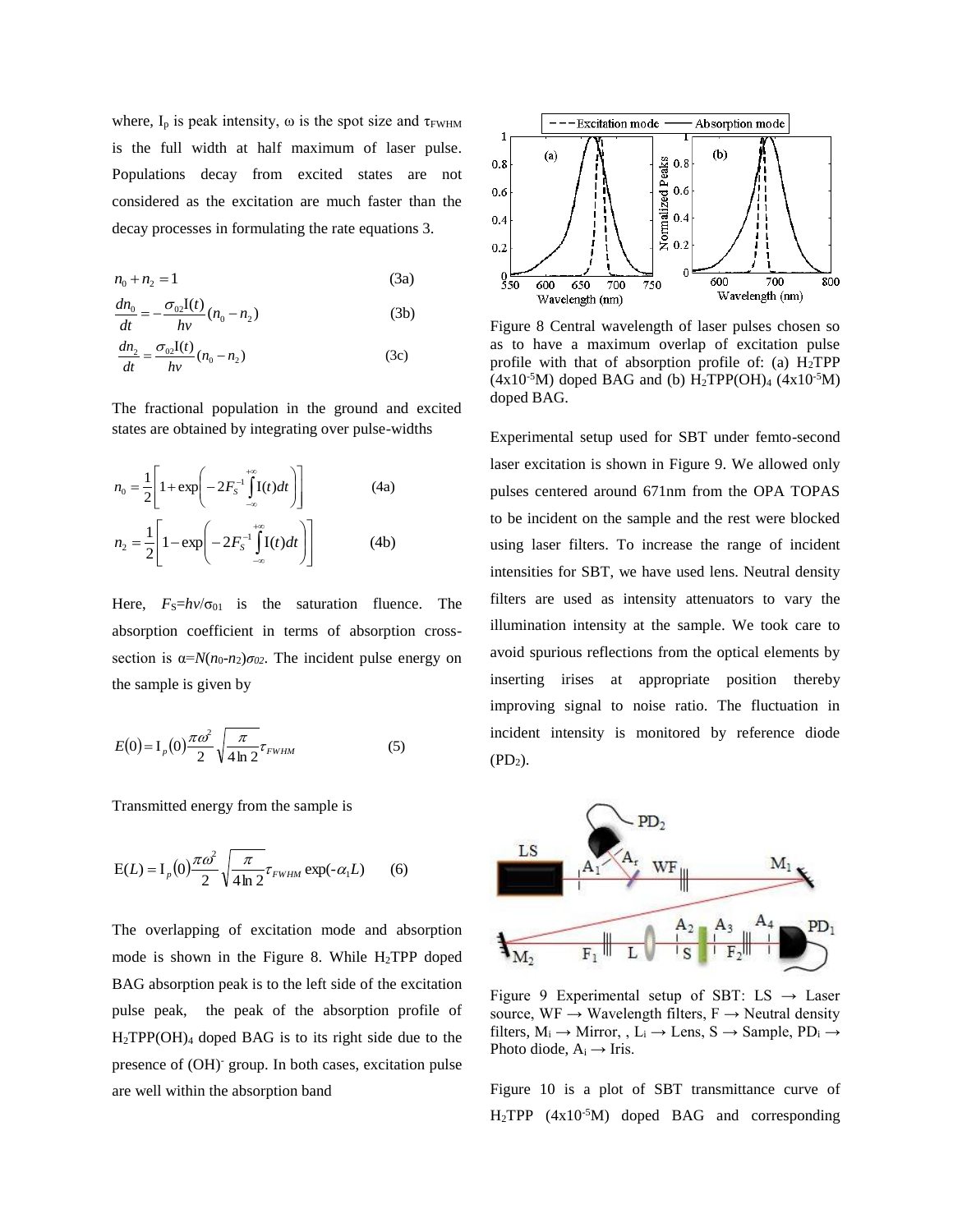population redistribution is given in figure 11. The absorption cross-section is estimated to be  $\sigma_{02}=1.5\times10^{-7}$  $18$ cm<sup>2</sup> which is different from the estimated value of  $2.5 \times 10^{-18}$  cm<sup>2</sup> (Table 1) due to CW laser excitation. It is expected because of larger line-width of the probing femto-second laser as compared to cw laser beam centred on 671nm. We have seen bleaching of the sample at fluence value of 170 mJ/cm<sup>2</sup>.



Figure 10 SBT of  $H_2$ TPP (4x10<sup>-5</sup>M) doped BAG in presence of femto-second laser excitation.



Figure 11 Fractional population distribution of  $H_2$ TPP  $(4x10<sup>-5</sup>M)$  doped BAG in its energy levels.

Figure 12 is a plot of SBT curve of H2TPP(OH)<sup>4</sup> doped BAG and corresponding population redistribution is shown in figure 13. The estimated absorption cross section is  $\sigma_{02} = 8.1 \times 10^{-18}$  cm<sup>2</sup> which is different from the estimated value by CW laser excitation by 2.9×10-18 cm<sup>2</sup> . Large peak power of femto-second pulses also induces optical nonlinearity in the host medium [32] viz., boric acid at the fluence value of 70 mJ/cm<sup>2</sup> . In figures 10 and 12 we can see the deviation of experimental data from theoretical fit at high fluence,

due to contribution to optical nonlinearity from boric acid medium.



Figure 12 SBT of  $H_2TPP(OH)_4$  (4x10<sup>-5</sup>M) doped BAG in presence of femto-second laser excitation.



Figure 13 Fractional population distribution of H2TPP(OH)<sup>4</sup> (4x10-5M) doped BAG in femto-second laser excitation.

## **5. Conclusion**

Rate equation approach under steady state condition is used to understand SBT curve. We studied the spectroscopic properties of tetra-phenyl porphyrin and its OH- group derivative prepared as thin films sandwiched between two microscope glass slides. In presence of cw laser, dye system follows the four level model. While free base tetra phenyl porphyrin molecule shows DSA behavior, the addition of OH- group changes it to RSA. Therefore H2TPP can be used as saturable absorber and OH<sup>-</sup> group addition we can use it as optical limiter.

 $H_2$ TPP and  $H_2$ TPP(OH)<sub>4</sub> doped BAG act as two level system under femto-second laser pulse excitation. Analytically we have derived the time dependent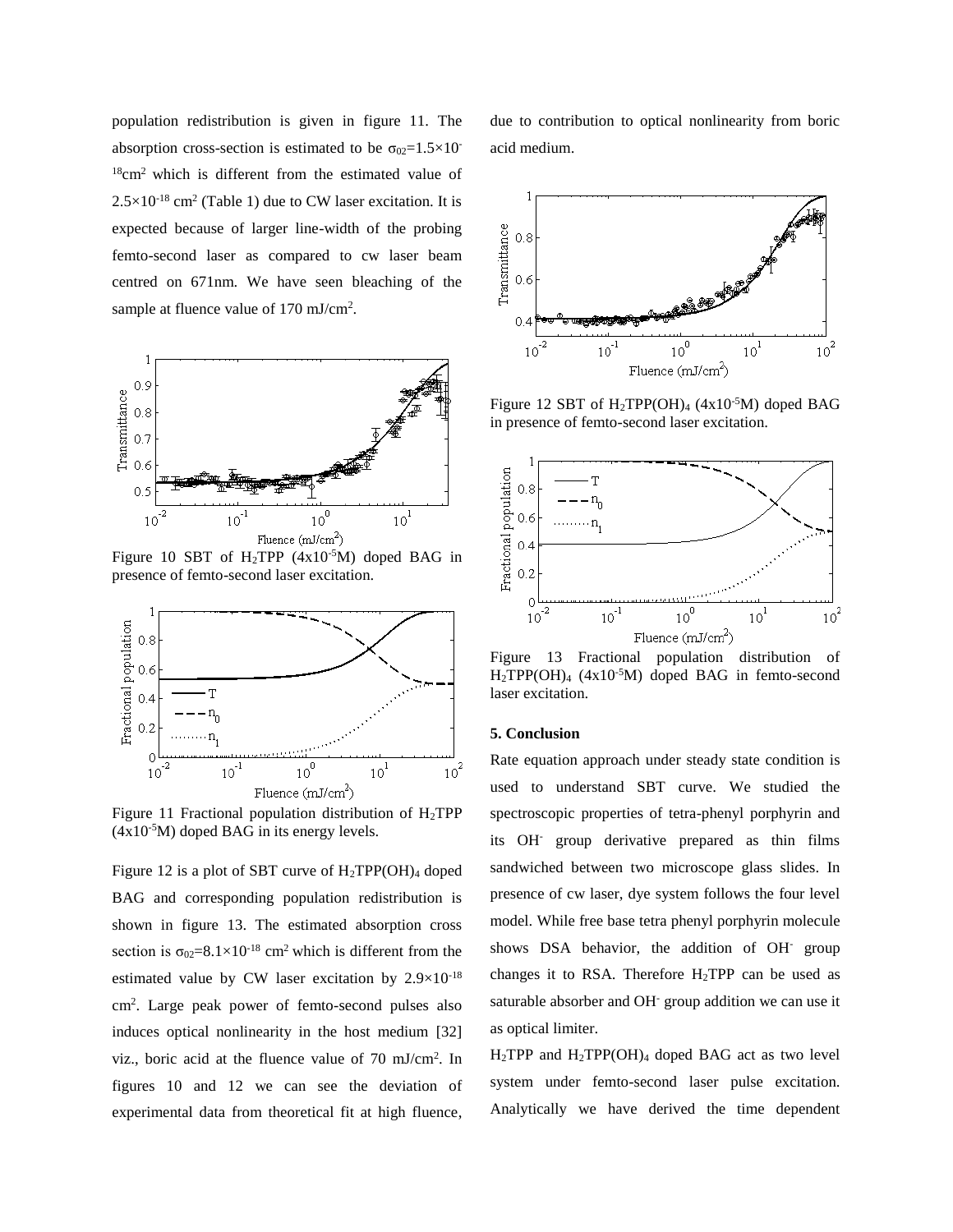fractional population by rate equation approach and then obtain the transmittance curves by fitting of the experimental data. Using SBT, we have estimated the absorption cross-sections and these values are within the one order variation with the values estimated by CW laser. This could be due to the fact that femtosecond pulses have broader line-width leading to larger cross-section.

In this article, we have shown that how one can obtain absorption cross-sections and lifetimes by SBT. Through this technique we have access to larger range of incident intensity as opposed to limited range available in popular z-scan technique. The spot-size remain the same in this technique hence we would be dealing with the same set and number of molecules throughout the intensity range probed, as opposed to Zscan where the number of molecules studied changes with the intensity. Further, manipulation of crosssection and lifetimes is achieved either through the choice of host medium or introducing some functional group which modifies the microscopic parameters of the system. These kind of engineering would pave the way for better design of the materials suited for a particular application

**Acknowledgement**: Authors thanks CIF Pondicherry University for providing femto-second laser facility.

## **5. References**

- 1. Okino, T., Furukawa, Y., Shimizu, T., Nabekawa, Y., Yamanouchi, K. and Midorikawa, K.,. J. Phys. B: At. Mol. Opt. Phys. **47** (12), 124007 (2014).
- 2. Bredikhin, V.I., Genkin, V.N. and Soustov, L.V., Quant. Electron. **6** (4), 409-411 (1976.).
- 3. Rao S V, Srinivas N N, Rao D N, Chem. Phys. Lett. **361** (5), 439-45 (2002).
- 4. Unnikrishnan K P, Thomas J, Nampoori V P, Vallabhan C P, Opt. Commun. **204** (1), 385-90 (2002).
- 5. Fuji, T., Shirai, H. and Nomura, Y., J. Opt. **17** (9), 094004 (2015).
- 6. Yumashev, K.V., Malyarevich, A.M., Posnov, N.N., Mikhailov, V.P., Lipovskii, A.A., Kolobkova, E.V. and Petrikov, V.D., Quant. Electron. **28** (8), 715-718 (1998).
- 7. Rao, A.S., 2017. Optik **158**, 652-663 (2018).
- 8. Tamarat P, Lounis B, Bernard J, Orrit M, Kummer S, Kettner R, Mais S, Basché T, Phys. Rev. Lett. **75** (8), 1514 (1995).
- 9. Rao, S., Optik **157**, 900-905 (2018).
- 10. Webster S, Odom S A, Padilha L A, Przhonska O V, Peceli D, Hu H, Nootz G, Kachkovski A D, Matichak J, Barlow S, Anderson H L, J. Phys. Chem. B. **113** (45), 14854-14867 (2009).
- 11. Allam, S.R. and Sharan, A., J. Opt. **46** (4), 486-491 (2017).
- 12. Boesl U, Neusser H J, Schlag E W, Chem. Phys. **55** (2) 193-204 (1981).
- 13. Valkunas L, Abramavicius D, Mancal T, "Molecular excitation dynamics and relaxation: quantum theory and spectroscopy" John Wiley & Sons (2013).
- 14. Becquet, V. and Cavaletto, S.M., J. Phys. B: At. Mol. Opt. Phys. **51**(3), p035501 (2018).
- 15. Sutherland R L "Handbook of nonlinear optics" CRC press (2003).
- 16. Allam S R, Laser Phys. **25** (5) 055701 (2015).
- 17. Liu, Z B, Xu, Y F, Zhang, X Y, Zhang, X L, Chen, Y S, Tian, J G, J. Phys. Chem. B, **113** (29), 9681-9686 (2009).
- 18. Sendhil K, Vijayan C, Kothiyal M P, Opt. Laser Tech. **38** (7), 512-5 (2006).
- 19. Ogawa K, Zhang T, Yoshihara K, Kobuke Y, J. American Chem. Society. **124** (1), 22-3 (2002).